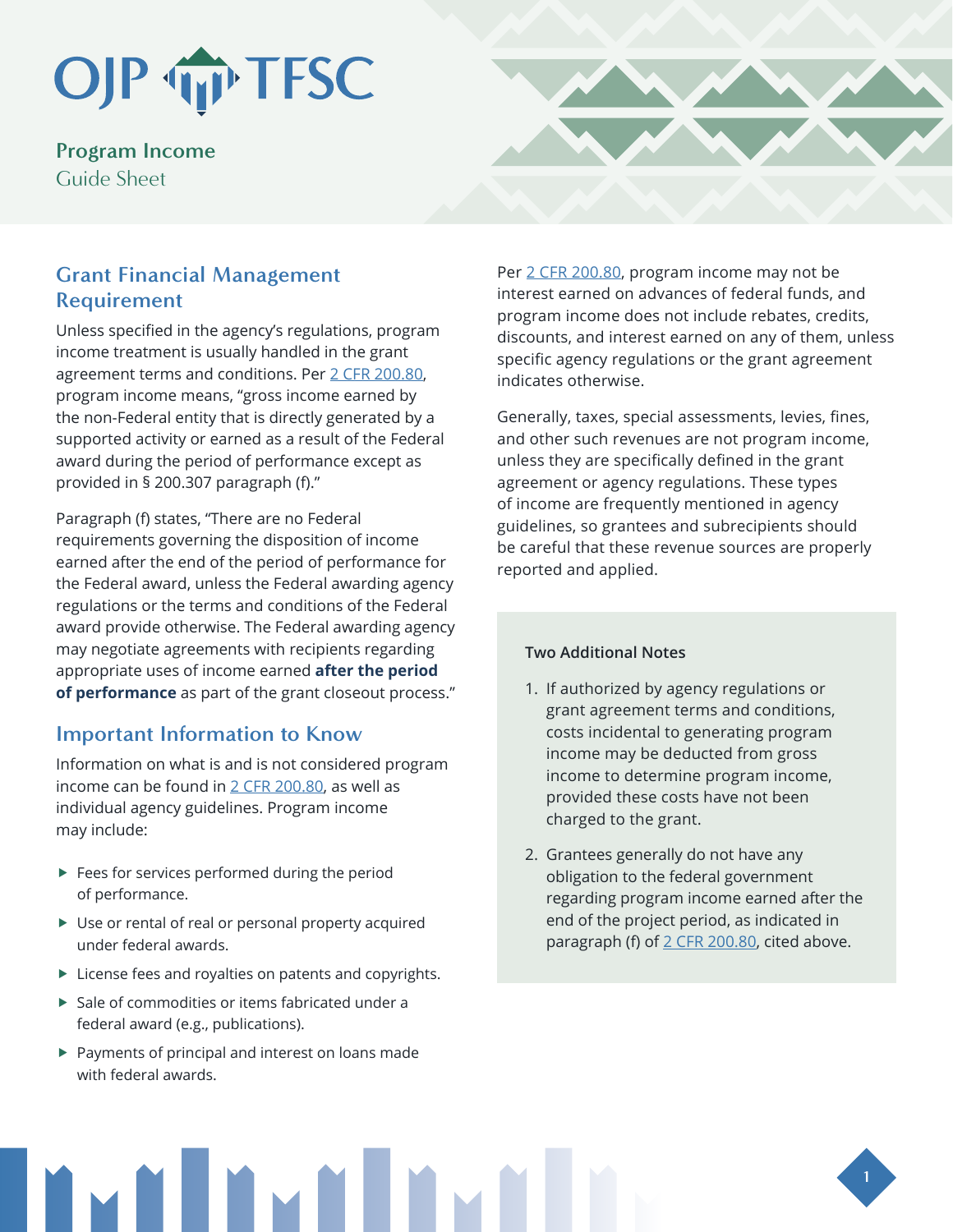## **How This Applies to Your Grant**

There are three ways in which program income can be applied: deduction, addition, and cost sharing or matching. These three methods for applying program income are further explained below.

Per the [DOJ Grant Financial Guide](https://www.ojp.gov/funding/financialguidedoj/overview): "Depending on guidance provided by the DOJ grant-making component, award recipients can either use program income to advance program objectives [Method 2: Addition] or refund program income to the awarding agency [Method 1: Deduction].

Most types of recipients, absent more specific guidance from the DOJ grant-making component, must use program income to offset total allowable costs, and reduce the Federal award and non-Federal entity contributions (i.e., the deduction method). Institutions of Higher Education (IHE) and non-profit research institutions, absent more specific guidance, may use program income to add to the total allowable costs for the project (i.e., the addition method)."

### Method 1: Deduction

The default method for how grantees apply program income is deduction—deducting the income from the grant's total allowable costs. In the example shown below, in figure 1, if \$80,000 for a cost was designated to the federal share of grant funds and \$20,000 to the grantee's share of grant funds, the total project cost would be \$100,000. If the grantee earned \$10,000 of income related to that funded program, \$8,000 would be returned to the awarding agency, while \$2,000 goes to the grantee.

#### Method 2: Addition

A second method for handling program income is addition—meaning that program income can be added to the federal award. Other nonfederal entities may use the additive method with prior approval from the federal awarding agency. Similar to the project in figure 1, the project in figure 2 is funded 80% by the federal share and 20% by the grantee share and the total project cost is \$100,000. In this case, though, when the grantee is using the addition method of handling program income, the \$10,000 of program income is added to the \$100,000 of initial project funding, so that now \$110,000 is available for the project.



#### **Figure 2. Addition of Program Income**